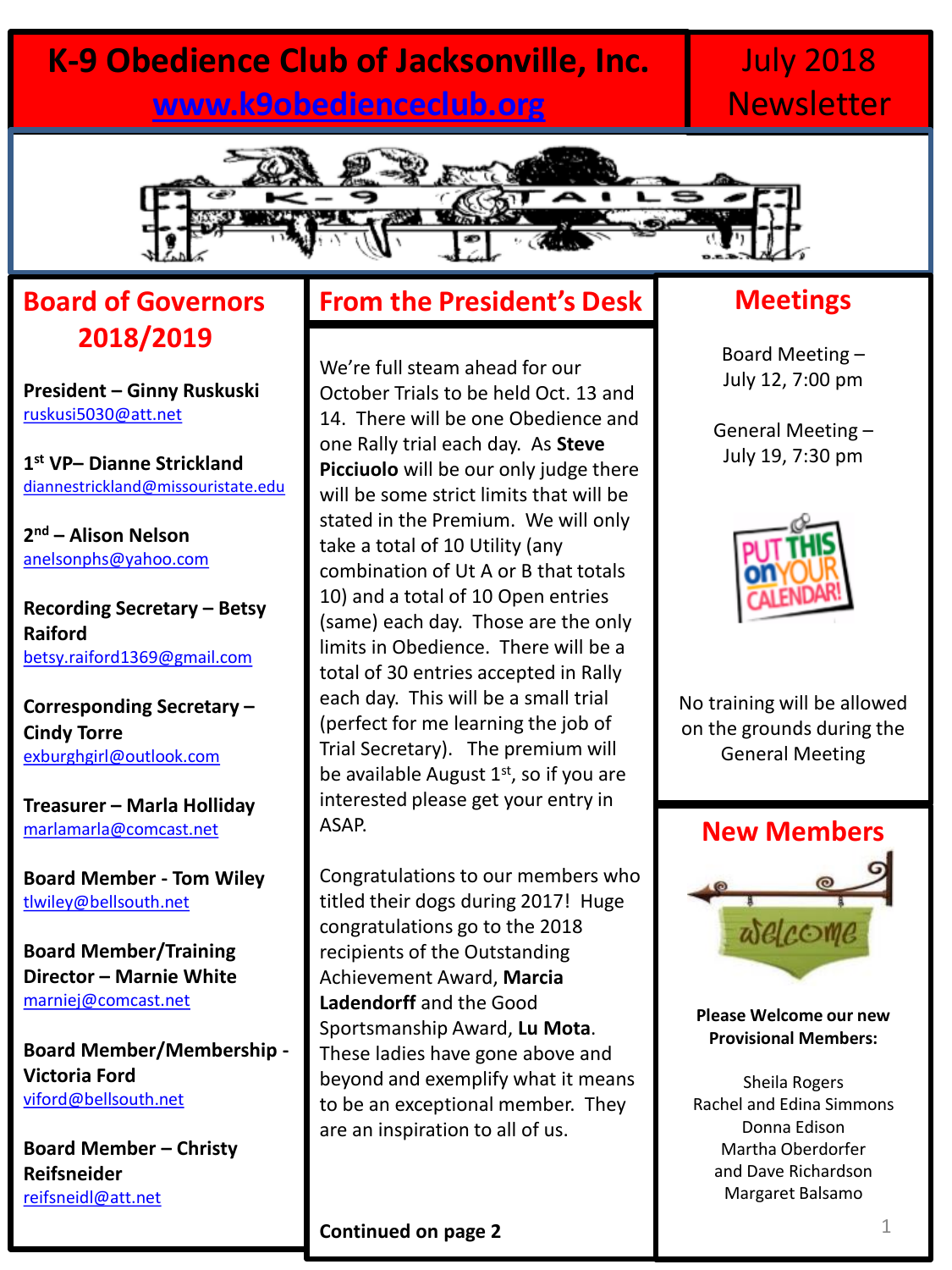# **President's Desk (Continued)**

**We are in desperate need of a housekeeper!** This is a once a month job that entails sweeping/wiping sinks/cleaning toilets of the bathrooms, emptying trash and putting in new liners, vacuuming the clubhouse and wiping down counters and checking the fridge for any food that needs to be thrown away. Finally, the dreaded poo can needs to be emptied – yuk, and it know. I know because I've done it many, many times. Housekeeping was my first volunteer duty when I joined K-9 in 199(?). I cleaned the house, bathrooms, etc. last month and will do it again this month but, before I do, I thought I would give a very special member a chance to step up. Your 2 hours (max time for cleaning – usually it's an hour and a half job) will count toward volunteer hours if you would like to get a key next year. Provisional members are welcome to volunteer also – this is a job that counts on your card. If you are willing, email me and I will get you a key or meet you there. I'll even help you if you want a little guidance the first time. If nobody steps up to volunteer this can be a *once monthly paying job*. Let me know.

Things slow down quite a bit at K-9 during the summer heat. We do have some new classes starting. We will be having team practice for DOCOF on Sundays starting July 22 through August. We'll start early – 8:30 – to avoid the heat and **all members are invited to practice with us.** 

#### **- Ginny**

# **Upcoming Events**

## **July**

*.*  07/12– Board Meeting – 7:00 pm  $07/14 - CCl - 2:30$  pm 07/19 – General Meeting – 7:30 pm 07/28 – CCI – 2:30 pm

## **August**

08/05 – CCI – 2:30 pm 08/09– Board Meeting – 7:00 pm 08/16 – General Meeting – 7:30 pm  $08/19 - CCl - 2:30$  pm

# **September**

 $09/09 - CCl - 2:30$  pm 09/13– Board Meeting – 7:00 pm 09/20 – General Meeting – 7:30 pm  $09/23 - CCl - 2:30$  pm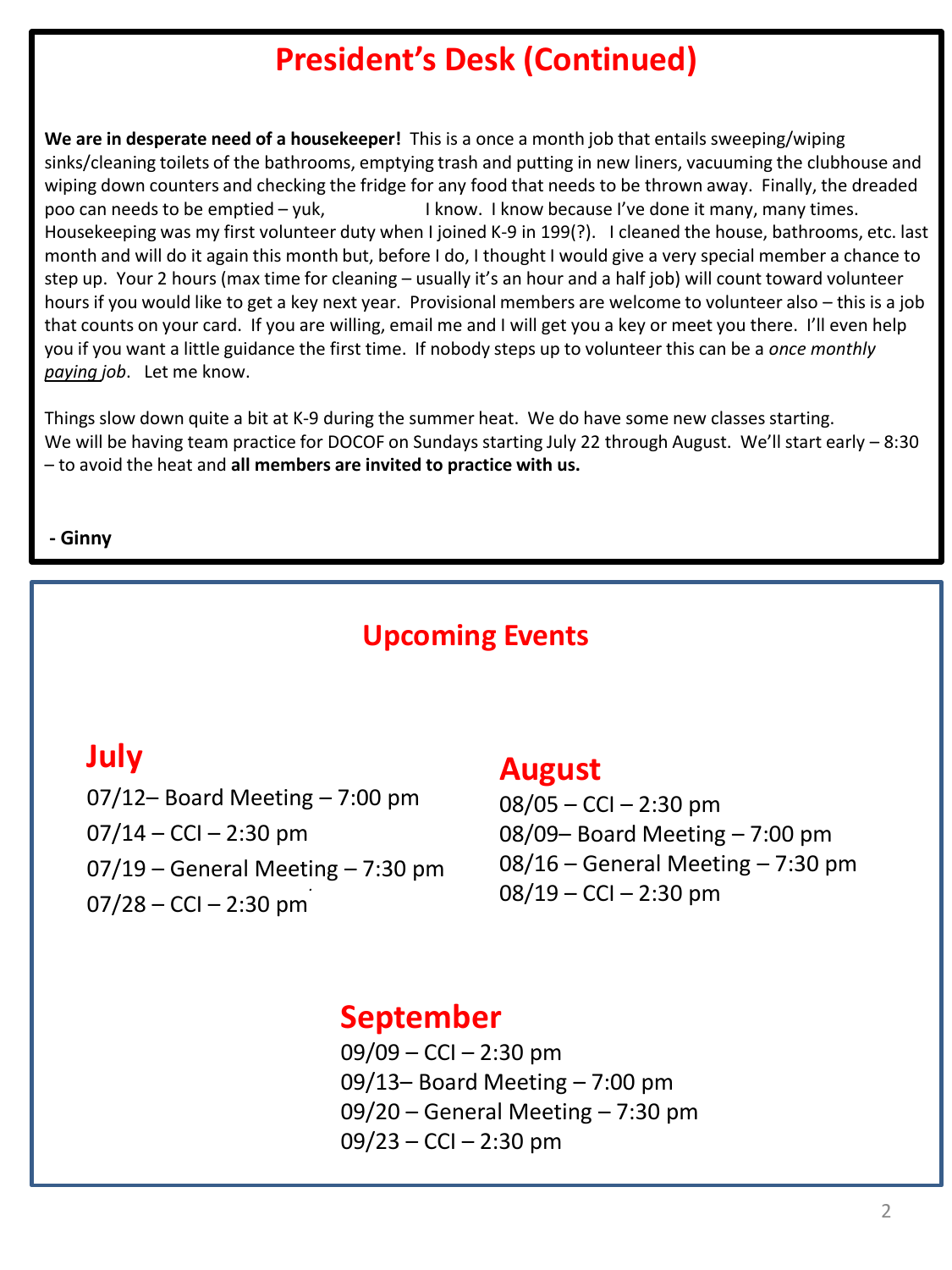# *Congratulations!*





**Gail Larson and Dan'l** Dan'l was named Puppy/ Derby dog of the year for the Central Florida German Shorthaired Pointer Club

### **Donna Edison and Maverick**

At the Summer Splash Event in Ocala, Maverick added 5 splashes towards his advanced senior title and hit his new personal best at 21' 9'!!!

### **Donna Edison and Aykos**

At the Summer Splash Event in Ocala,- Ayko earned his senior title AND his personal best was 19' !! This was his FIRST competition.

#### **Amy Wiley and Smoke**

Smoke earned two AKC Master Rally legs in Crystal River in June.

### **Amy Wiley and Stella**

Stella earned her NADD and AKC Dock Junior title in Ocala in June.



**Elaine Nabors and Lycan** CH Starbright Leader of the Pack aka Lycan earned his CDX with nice scores of 197 and 197 1/2 in Savannah in the middle of June.

### **Ann Hamlin and Theo**

Theo (Belgian Tervuren) completed his Advance Trick Dog and pending AKC approval his Performer Trick dog title. He also received another leg toward his Masters Barn Hunt Title. Three more to go.

### **Ann Hamlin and Penny**

Penny (Australian Cattle Dog) received her CGC.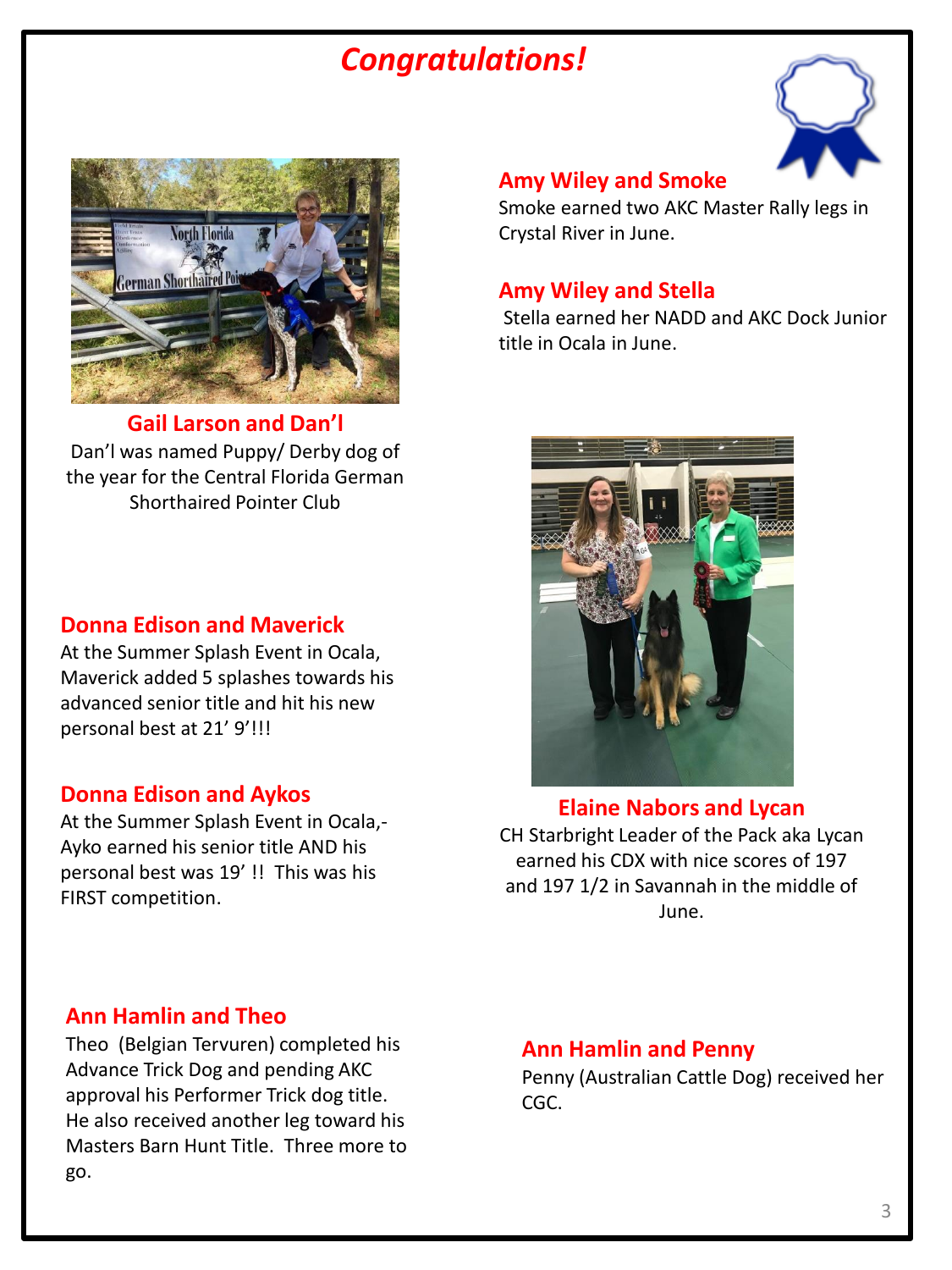# *Congratulations!*





**Alana Lowry and Nessie** USDAA agility Southeast Regionals, Perry GA 3rd place Grand Pix finals

Lifetime achievement award USDAA agility

#### **Torie Marks and Frisco**

Frisco, a 12 1/2 yr old Tibetan Spaniel earned the Trick Dog Novice and Achiever Dog

#### **Torie Marks and Ripp**

Ripp (Tibetan Spaniel) earned the Trick Dog Novice, Farm Dog Certificate, BCAT, and Achiever Dog.

#### **Torie Marks and Gibbs**

Gibbs (Tibetan Spaniel) earned Grand Champion Gold, Trick Dog Novice, Farm Dog Certificate, BCAT, and Achiever Dog.

### **Catherine and Kevin McDonald and Nicholas**

Nicholas (GSD) earned his Achiever Dog Certificate on March 24, 2018 for achievements in three venues (since Dec 1, 2017).



**Alana Lowry and Flynn** Tallahassee Dog Obedience Club High in Trial and High Combined UDX leg, 3rd place Utility, 1st place Open

### **Diane Cohen and Isaac**

At the Tallahassee trials Isaac got his 2nd & 3rd legs in Open A, first place both events. New title: CDX